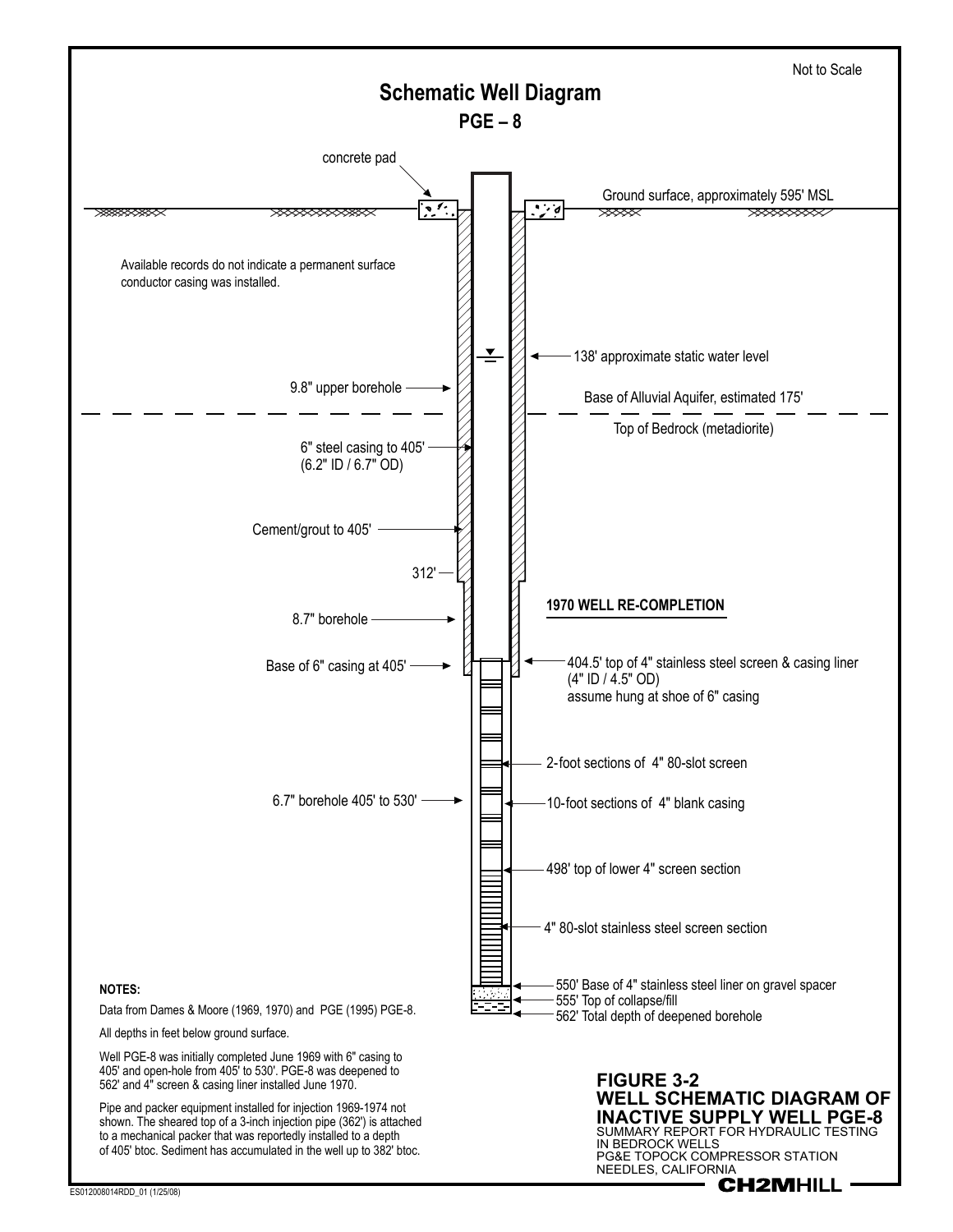0. Final Completion  $PGE - 8$  $220 -$ 21/8-in ID injection tubing  $210 64 - inch \;ID$  steelcasing  $\ddot{\cdot}$  $200$ grout<br>Packer, Baker no.47A4 DATE  $190 -$ 4-In ID Well Screen and Block Line REVISIONS Assembly, type 316 stainless st.  $180$ son Inve δY  $170$ no. 80 slot well screen *blonk liner*  $160 -$ Elevotion, infect above meen  $150 140 130 120 -$ Git-inch hole FILE  $160$  $110 100 8 - 28 - 76$  $90 \varepsilon \varphi -$ PGS436068 DATE.  $70$ bettem of well, when first drilled  $60 -$ CHECKED Grines hele  $50$ fire grovel, air send  $40 -$ H116678  $4554 - 4$ ril coffings  $30 -$ . Diagrout of Well construction DAMES E MOOT PPLIED CAPTH SCIENCE PG40089193